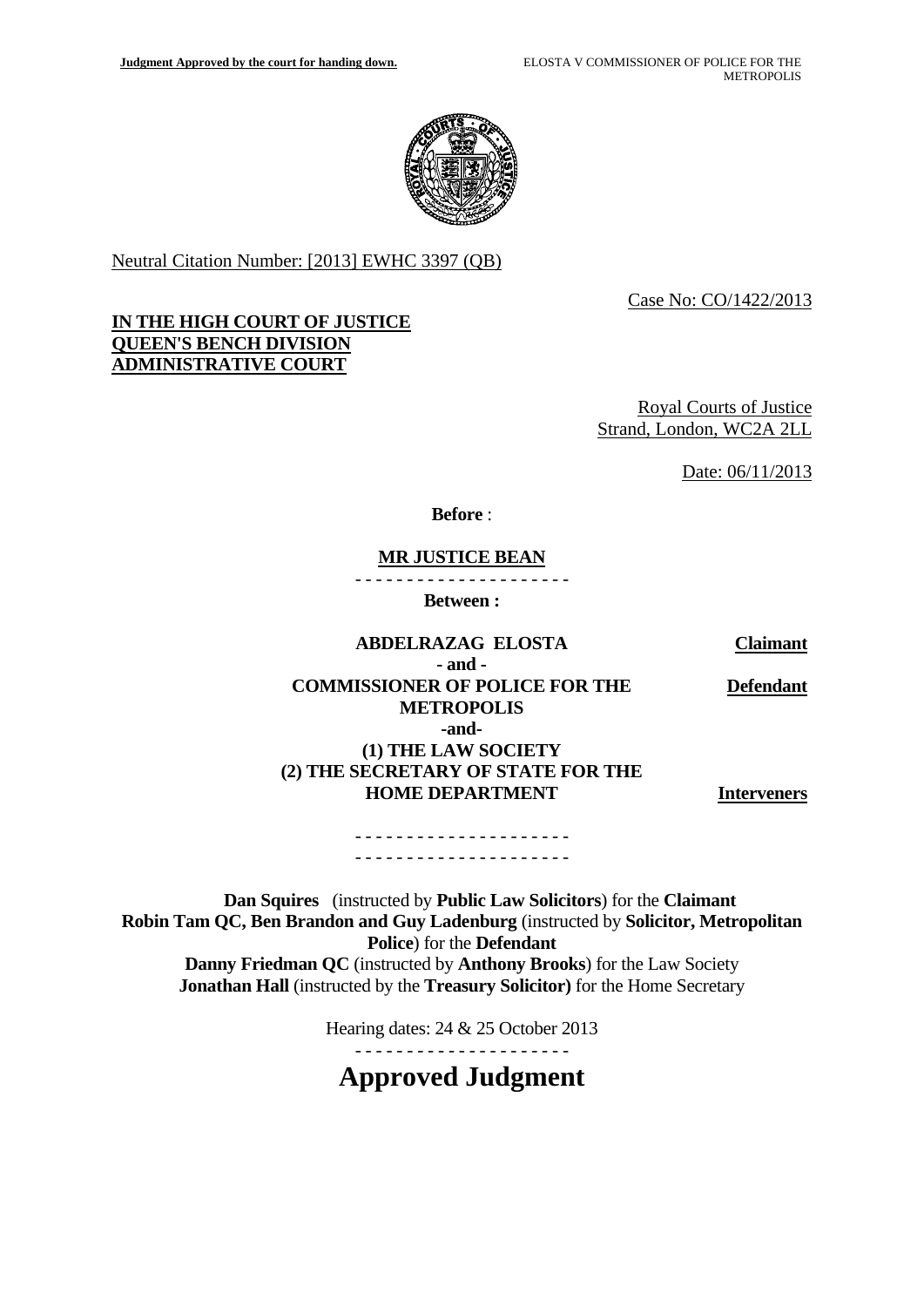# **Mr Justice Bean :**

1. The issue raised by this claim for judicial review is whether a person detained for examination under Schedule 7 to the Terrorism Act 2000 is entitled to have a solicitor present to advise him during the interview.

## *The facts*

- 2. On 10 November 2012 at 4.10 pm the Claimant arrived at Heathrow having been to Saudi Arabia on Hajj with an organised group and presented himself at the immigration desk. He was stopped by officers of the Metropolitan Police for examination pursuant to Schedule 7 of the Terrorism Act 2000. The Examining Officers began to examine the Claimant. The Claimant provided his name, address, phone number and passport details, but asked to speak to a solicitor before answering further questions.
- 3. At 4.30 pm an Examining Officer telephoned the Claimant's solicitor in Birmingham. He informed her that the Claimant had been stopped pursuant to Schedule 7 and that his examination was likely to last 30-40 minutes. He stated that the Claimant "*had a right to consult a solicitor in private*" but that the examination would not be delayed pending the solicitor's arrival. The Claimant was permitted to speak to his solicitor on the phone but not in private: officers remained in the room and could hear what he said (though probably not what the solicitor said). It is accepted by the Defendant that it was inappropriate for the officers to have heard what the Claimant said to his solicitor, and the Commissioner's skeleton argument contains an apology to that effect.
- 4. The Claimant's solicitor informed officers that she would arrange for a solicitor based in London to attend the airport. Another officer came on the phone and repeated that they would not await the arrival of a lawyer before commencing questioning. He said that at 5.30 pm they would continue to examine the Claimant and would arrest him if he refused to answer any question.
- 5. Between 4.50 pm and 5.20 pm the Claimant was permitted to pray. At 5.22 pm he was served with the appropriate notices (TACT 1 and TACT 2, described later in this judgment) and was detained.
- 6. At 5.26 pm the Claimant's solicitor called back and spoke to one of the Examining Officers. She again asked him to delay the questioning so that a London-based solicitor could attend. The officer again refused. He repeated that unless the Claimant started answering questions he would be arrested.
- 7. At 5.45 pm the officers began to question the Claimant. Shortly before 6.30 pm they concluded the examination of the Claimant and he was permitted to leave.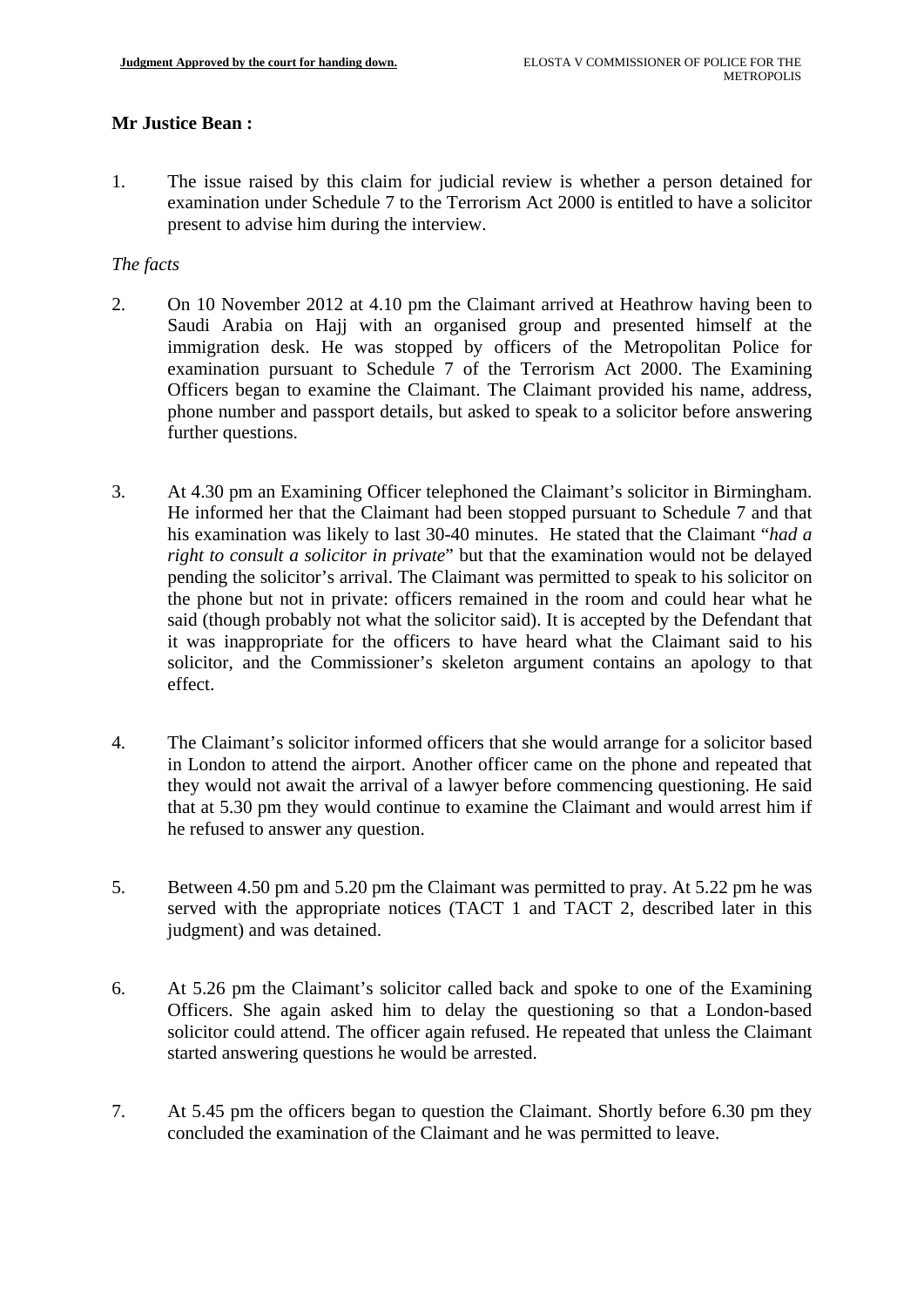# *The Terrorism Act 2000*

- 8. Section 40(1)(b) of the Act defines a "*terrorist*" as a person who "*is or has been concerned in the commission, preparation or instigation of acts of terrorism*." Section 41 permits a constable to arrest without warrant a person whom he reasonably suspects to be a terrorist.
- 9. Schedule 7 para 2(1) provides that an examining officer may question a person present at a port or border who is believed to be entering or leaving the UK "for the purpose of determining whether he appears to be a person falling within section 40(1)(b)." There is no requirement for the officer to suspect the person of terrorism or of any wrongdoing.
- 10. Schedule 7 para 5 states that a person questioned must provide the examining officer with such information and documentation as is requested. If he refuses to do so he commits an offence and is liable to imprisonment for up to 3 months (Schedule 7 para 18).
- 11. Schedule 7 para  $6(1)(b)$  provides that "for the purposes of exercising a power under [TA Schedule 7 paragraph 2] an examining officer may … detain a person". Pursuant to para 6(4) the person may be detained and questioned for up to 9 hours. Time runs from when the examination begins. There is no provision for the period to be extended.
- 12. Schedule 8 paragraph 7 provides that "a person detained under Schedule 7 or section 41 at a police station in England, Wales or Northern Ireland shall be entitled, if he so requests, to consult a solicitor as soon as is reasonably practicable, privately and at any time."
- 13. A place which the Secretary of State has designated as a place where a person may be detained under section 41 of the 2000 Act is included within the term "police station" when used in Schedule 8: see paragraph 1(2) of the Schedule. This may reflect the fact that section 41, which concerns arrest without warrant, permits detention following arrest for a period of 48 hours.
- 14. The Secretary of State may also designate places where a person may be detained under Schedule 7. The relevant Order contains an example of a circular definition: it provides that places designated for the purpose of detention under Schedule 7 include not only any police station, prison, or place of detention at a port, but also "any place used by an examining officer for the purposes of exercising his functions under the 2000 Act". Such places, however, unlike those designated for detention under section 41, are not deemed to be police stations.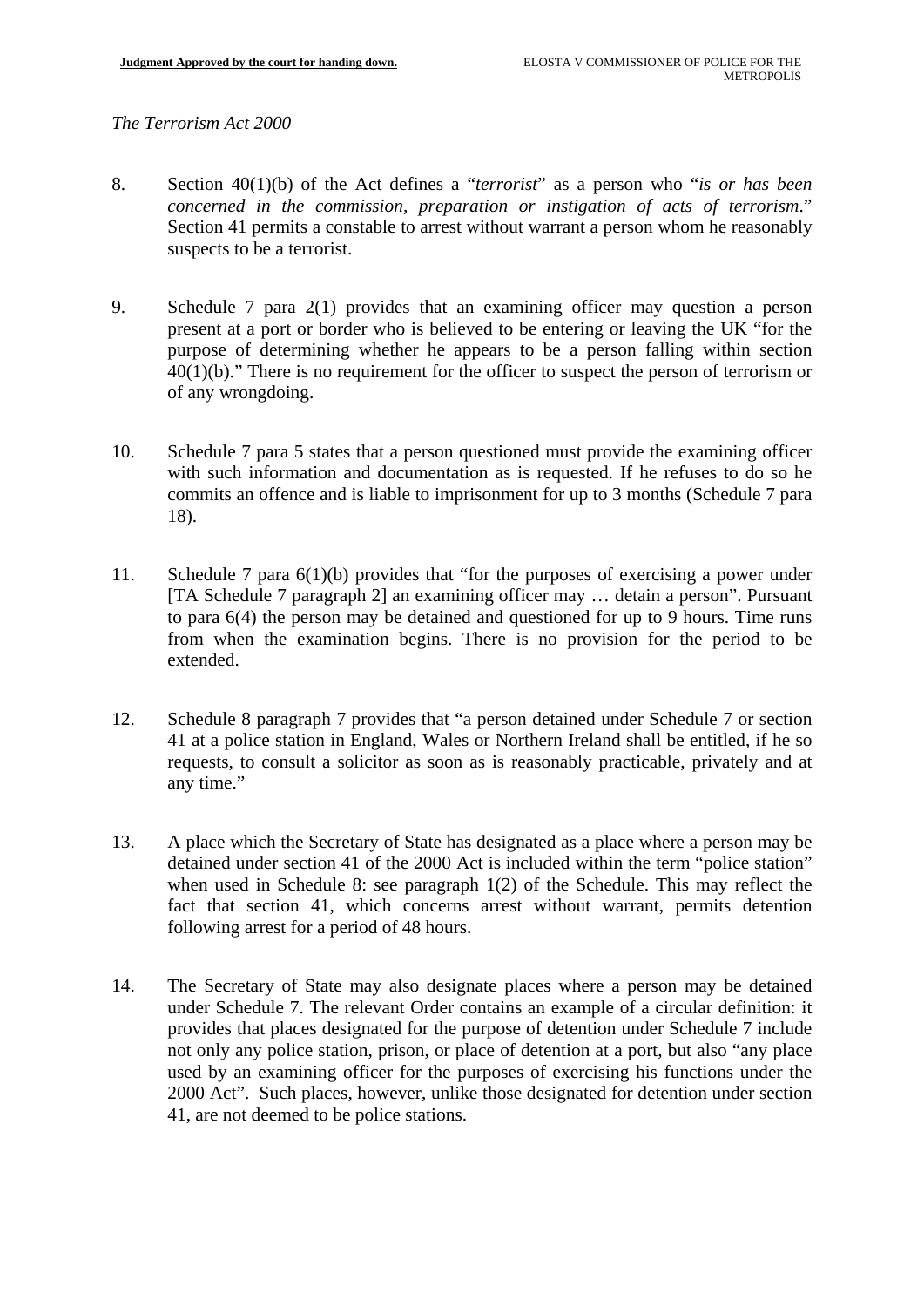- 15. Schedule 8 paragraph 8 permits a police officer of at least the rank of superintendent to delay consultation with a solicitor if the officer has reasonable grounds for believing that the exercise of the right to consult will lead to any of the following:
	- "(a) interference with or harm to evidence of a serious offence,
	- $(b)$ interference with or physical injury to any person,

 $(c)$ the alerting of persons who are suspected of having committed a serious offence but who have not been arrested for it,

the hindering of the recovery of property obtained as a result of a serious offence or in respect of which a forfeiture order could be made….,

(e) interference with the gathering of information about the commission, preparation or instigation of acts of terrorism,

(f) the alerting of a person and thereby making it more difficult to prevent an act of terrorism, and

(g) the alerting of a person and thereby making it more difficult to secure a person's apprehension, prosecution or conviction in connection with the commission, preparation or instigation of an act of terrorism."

It is not suggested that this power was exercised in the Claimant's case.

- 16. Schedule 8 paragraph 9 permits an officer of a still more senior rank (Commander or Assistant Chief Constable or above) to give a direction in prescribed circumstances that the right to consult with a solicitor may only be exercised in the sight or hearing of a qualified officer. Again, no such direction was given in the present case.
- 17. David Anderson QC, the Independent Reviewer of Terrorism Legislation appointed under section 36 of the Terrorism Act 2006, stated in his most recent annual report that a substantial number of people are asked screening questions lasting between a few seconds and a few minutes; in 2012/13 61,145 of these (0.03% of travellers arriving at ports, airports and international rail terminals) were then examined under Schedule 7; in only 2,277 cases did this examination last over an hour; and the detention power was exercised in only 670 cases.

## *The Code of Practice for Examining Officers*

18. Schedule 14 paragraph 6(1) requires the Secretary of State to issue a Code of Practice for officers performing functions under the Act. A draft of the Code must be laid before Parliament (Schedule 14 paragraph 7). Schedule 14 paragraph 5 provides: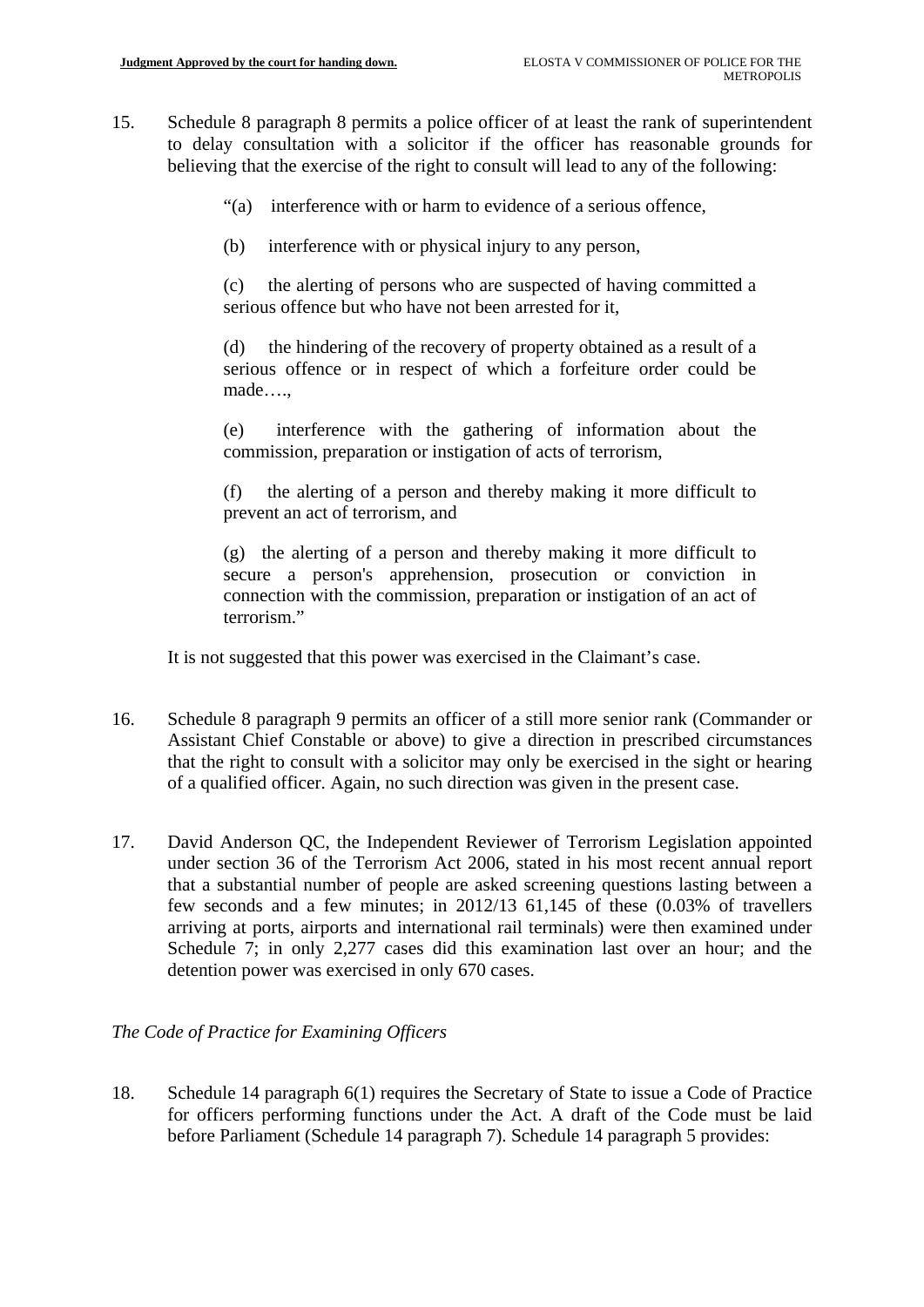"An officer shall perform functions conferred on him by virtue of this Act ... in accordance with any relevant code of practice in operation under paragraph 6."

The Claimant's case is that examining officers are thus not merely required to have regard to the Code of Practice but have a statutory duty to comply with it.

- 19. On 2 July 2009 the Home Secretary laid before Parliament the relevant Code of Practice for the exercise by examining officers of their powers under the Act. Paragraph 5 requires the Code to be available for consultation by the police and members of the public at all police stations and all police offices at ports where the powers are likely to be used. At various points the Code includes notes for guidance: paragraph 2 provides that these "are not provisions of the Code but are guidance to examining officers on its application and interpretation".
- 20. The Code sets out the purpose of a Schedule 7 examination as follows:

"9. The purpose of questioning and associated powers is to determine whether a person appears to be someone who is or has been concerned in the commission, preparation or instigation of acts of terrorism. The powers, which are additional to the powers of arrest under the Act, should not be used for any other purpose."

21. Following the asking of initial screening questions, there are two ways in which individuals can be examined: they can simply be examined or they can be detained and examined. The procedure applicable to each stage is set out in the Code of Practice as follows:

#### "**Examination powers**

 **11** The examining officer should explain to the person concerned, either verbally or in writing, that they are being examined under Schedule 7 of the Terrorism Act 2000 and that the officer has the power to detain that person should they refuse to co-operate and insist on leaving... An examination begins after a person has been stopped and screening questions have been asked... Once an examination lasts for one hour, an explanatory notice of examination, a TACT 1 form which is set out at annex A to this code, must be served by the examining officer on the person.

...

## **Detention**

 **21** An examining officer may detain a person in order to examine him/her for the purpose set out in paragraph 9 above. A Notice of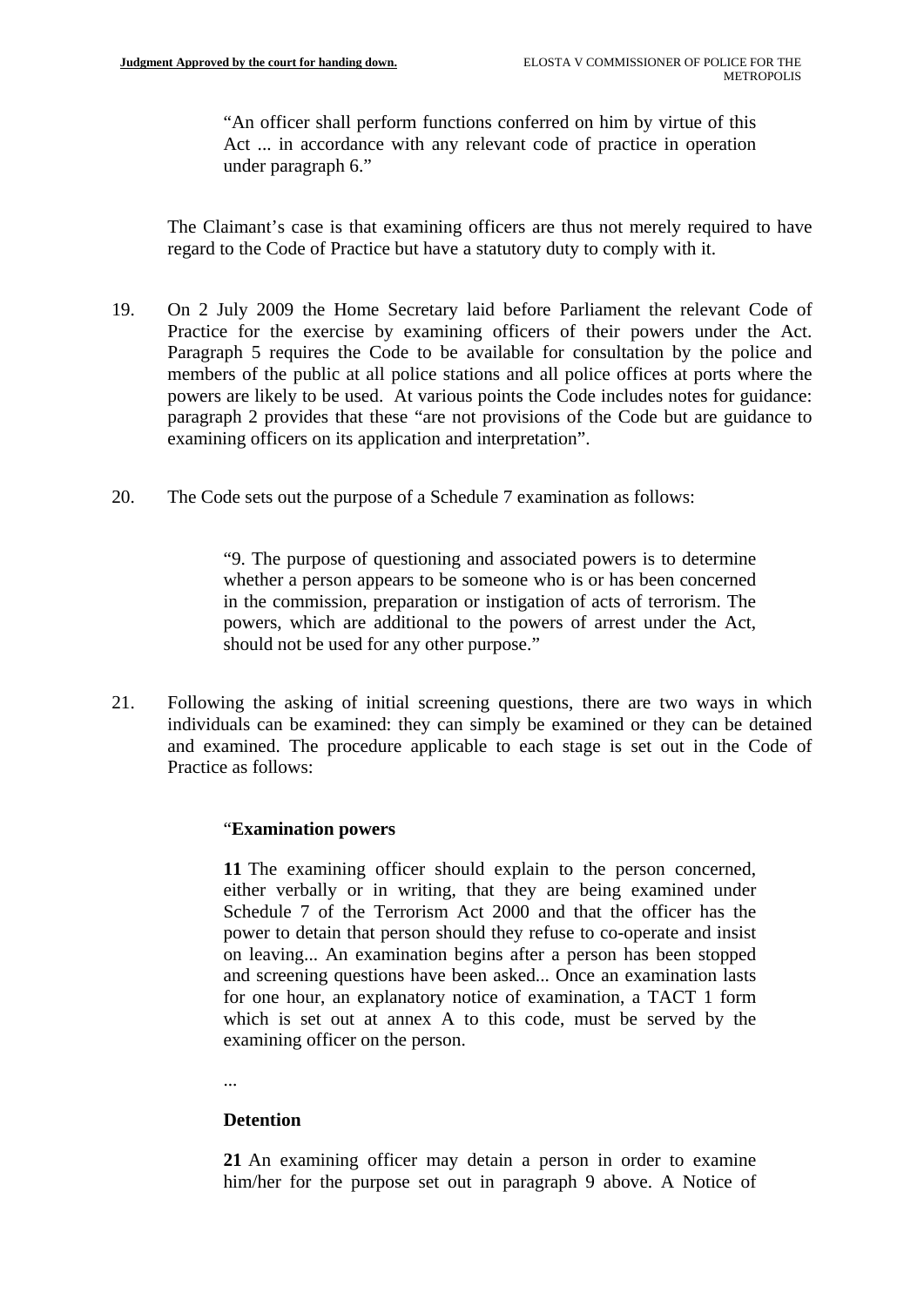Detention (TACT 2 form as set out as annex B) should be served by the examining officer on the person. No combination of examination/detention can exceed nine hours. The examining officer should exercise the power to detain a person and arrange for that person to be taken to a police station for further examination as soon as is practicable if the examination cannot, for any reason, proceed or continue at the port or, in the case of the border area, that location.

**22** Where a person is detained under Schedule 7 at a place other than a police station, the examining officer should inform the detained person that he/she is not under arrest or caution but that he/she is being detained under the provisions of Schedule 7 to the Act.

...

Note for guidance on paragraph 21 and 22

Examination and detention under Schedule 7 are not the same. A person being examined will not necessarily need to be detained and it is envisaged that most examinations will be conducted without the need to detain the person. Detention will be required usually where a person refuses to co-operate and insists on leaving. In such circumstances, it may not always be necessary to take the person to a police station: detention may be short lived, for example to complete an examination."

22. *"TACT 1" and "TACT 2" notices form the two Annexes to the Code of Practice and* set out the rights accorded to those detained and examined. TACT 1 must be provided to a person after one hour of examination and is provided to those examined but not necessarily detained. TACT 1 states in relation to access to a solicitor (emphasis in original):

#### "**Other Information**

You can request that a friend, a relative or a person who is known to you, or is likely to take an interest in your welfare is informed that you are being questioned and your location.

You can request to consult either in person, in writing or on the telephone, privately with a solicitor. **Examination will not be delayed pending the arrival of a solicitor.** If you do not wish to do so now, you may do so later and at any time while you are being questioned.

Consultation with a solicitor **will not be** at public expense. You do not have a right to have someone informed or to contact a solicitor whilst being examined. Informing someone or contacting a solicitor will be at the discretion of an examining officer."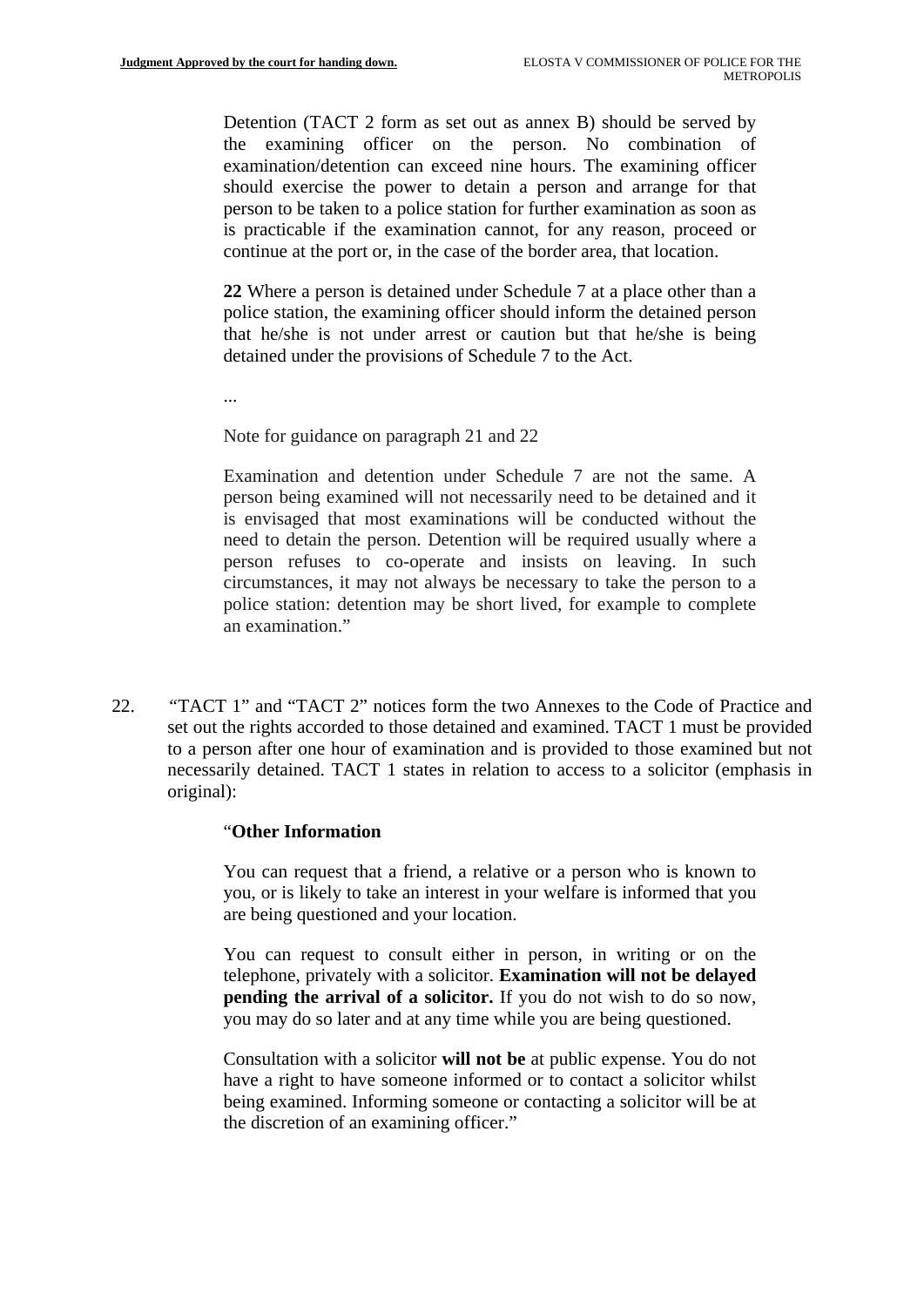23. TACT 2, which is provided only when a person is detained, states in relation to their rights (emphasis in original):

## "**Do you want someone informed?**

You may, if you wish, at public expense, have a friend, a relative or a person who is known to you, or is likely to take an interest in your welfare, informed that you are being detained here. **NB. Under paragraph 8 of Schedule 8 to the Terrorism Act 2000, or paragraph 16 of Schedule 8 in Scotland, an officer of at least the rank of Superintendent may delay this right.** 

## **Do you want to contact a solicitor?**

You may consult either in person, in writing or on the telephone, privately with a solicitor. If you do not wish to do so now, you may do so later and at any time while you are detained. **NB. Under paragraph 8 of Schedule 8 to the Terrorism Act 2000, or paragraph 16 of Schedule 8 in Scotland, an officer of at least the rank of Superintendent may delay this right.** 

Consultation with a solicitor **will not** be at Public Expense."

- 24. In 2011 the Secretary of State became aware, following the case of  $R$  (CC)  $\nu$ *Commissioner of Police of the Metropolis* [2012] 1 WLR 1913*,* that the TACT 2 notice contained an error. It stated that consultation with a solicitor "will not be at public expense". That is incorrect since the Legal Aid Agency may fund advice and assistance to those detained pursuant to TA Schedule 7. Pending a full revision of the Code of Practice, the Secretary of State issued a circular on 18 July 2011 (Home Office Circular 07/2011*)* correcting the error.
- 25. Circular 07/2011 also confirmed the Home Office's view that the right to consult a solicitor applies wherever a person is detained under Schedule 7 and not only when they are detained at a police station. It states:

"Schedule 8 provides the right to consult a solicitor, as soon as reasonably practical, privately and at any time. Although in the Terrorism Act 2000 this applies only to those detained at a police station, the code of practice requires a TACT 2 to be served on all those detained and this remains the case. Notwithstanding that the statute does not provide a right to legal advice other than at a police station, all detainees irrespective of the location should be offered access to legal advice."

 ensure the right to consult a solicitor in private: The Circular noted that there may be a need for delays in examination if necessary to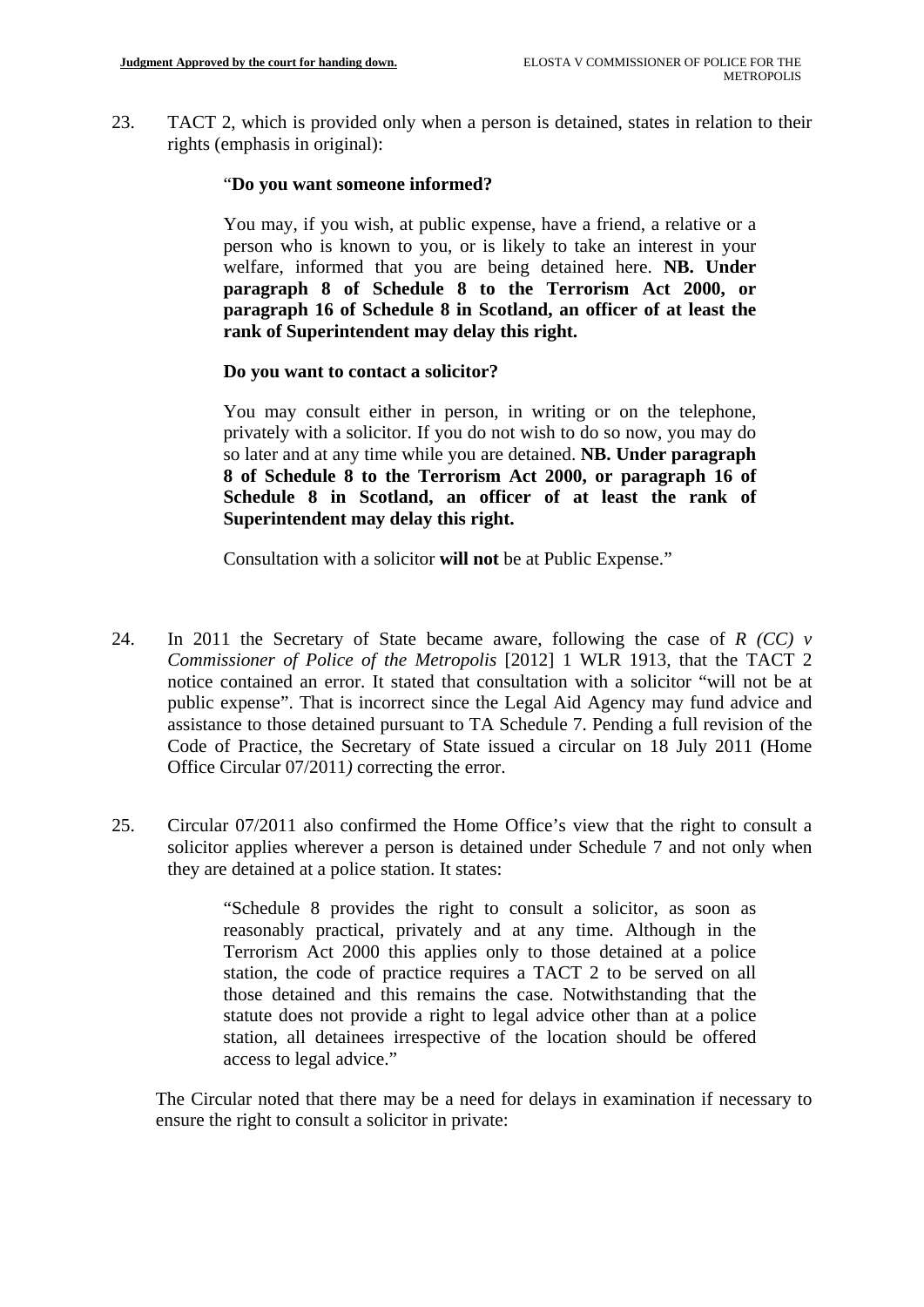"The Home Office recognises that the nature of some locations where Schedule 7 examinations and detentions can be carried out may not be designed to meet the requirements of this notice. Where private consultation with a solicitor by appropriate means would not be possible when it has been requested, then forces should consider whether changes to accommodation are necessary. Alternatively they should make arrangements for individuals in such a position to be transferred to a police station. It is also recognised that in meeting the requirements of this circular, the examinations of individuals who have been detained may take longer to complete."

26. In preparing my judgment in this case I noticed that while paragraph 11 of the Code of Practice states that a TACT 1 form "must" be served after one hour of examination, paragraph 21 states that a TACT 2 form "should" be served when a person is detained under Schedule 7. No one had suggested in oral argument that this difference of wording is significant and I do not think that it is. Service of the TACT 2 form is in practice treated as mandatory since under the present practice it marks the transition from examination under Schedule 7, paragraph 2 to detention under Schedule 7, paragraph 6 (1)(b). I also note the statement in Circular 07/2011 that "the code of practice *requires* a TACT 2 to be served on all those detained" [emphasis added].

# *The parties' positions*

27. Mr Squires for the Claimant, supported by Mr Friedman QC for the Law Society as intervener, argued that once detained Mr Elosta had a right to consult his solicitor in person (ie face to face) before and during his interview. Mr Tam QC, for the Metropolitan Police Commissioner, argued that he had no right to consult a solicitor at all; alternatively, that it was for the officers, not Mr Elosta, to specify the mode of consultation permitted, and having obtained advice by telephone he had exhausted his right to legal advice. Mr Hall, for the Home Secretary, supported the Commissioner on the second point but not the first. He accepted that the officers were bound by the Code of Practice, but argued that on its proper construction the Code gave them the right to specify the mode of consultation.

## *Did the Claimant have the right to consult a solicitor at all?*

28. The Commissioner's Detailed Grounds of Defence were served on 12 June 2013. They stated at paragraph 40 that :

> "The Claimant's explicit statutory right following his detention was to consult a solicitor as soon as is reasonably practicable, privately and at any time, pursuant to paragraph 7(1) of TA Schedule 8".

29. Nevertheless in his written and oral arguments Mr Tam submitted that the Claimant had no such right. Mr Squires drew attention to the change of position, but – rightly in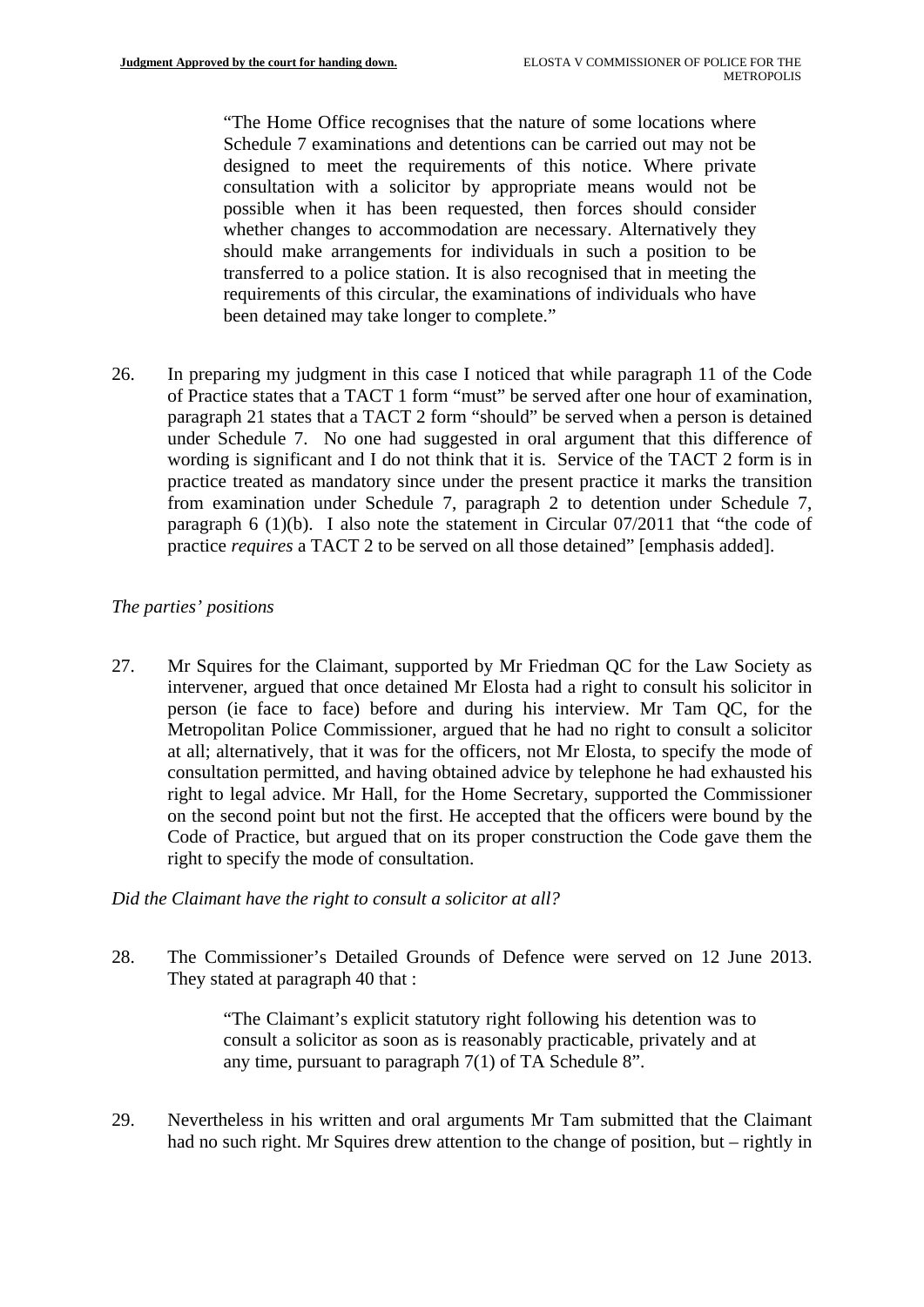my view - did not suggest that I should hold the Commissioner to the terms of the pleading, nor that formal amendment was required.

- 30. Mr Tam argued that:
	- a) The Claimant was not detained at a police station, and the statutory right to legal advice in paragraph 7(1) of Schedule 8 to the 2000 Act did not apply to him;
	- b) The Code of Practice does not create a right to obtain legal advice; nor do the Annexes, which in any event are not part of the Code.
- 31. It is common ground that the Claimant was not detained in a police station. But Mr Squires argues that the right to legal advice is conferred by a different route. Schedule 14, paragraph 5 requires examining officers to perform their functions in accordance with the Code of Practice. The Code of Practice by paragraph 21 requires the TACT 2 form to be served when the person is detained. TACT 2 itself states that consultation with a solicitor is allowed. And although Circular 07/2011 does not have the force of law, it confirms the view of the Secretary of State that while the Act only provides the right to consult a solicitor to those detained at a police station, the Code of Practice requires a TACT 2 to be served on all those detained.
- 32. I asked Mr Tam whether he could suggest a reason why (if the Commissioner's argument is correct) Parliament should have wished to create such a striking divergence between the rights of someone detained at a police station or a place of detention at a port or airport designated for the questioning of arrested persons on the one hand, and the rights of a detained person being questioned anywhere else (including somewhere else at the same airport) on the other. He was unable to think of one, but engagingly suggested that this was a question to be addressed to Parliament. In the Anti-Social Behaviour, Crime and Policing Bill 2013, which has been passed by the House of Commons and is at present before the House of Lords, there is a provision deleting the words "at a police station" in paragraph 7 (1) of Schedule 8 to the 2000 Act. This may not be a legitimate aid to the interpretation of the statute currently in force, but it does at least indicate the improbability of there being some hidden policy reason for differentiating between the rights of detainees under Schedule 7 depending on the location of their examination.
- 33. Mr Tam points to the fact that the power of a police officer of the rank of superintendent and above to authorise a delay in permitting a detained person to consult a solicitor (paragraph 8 of Schedule 8) and the power of a still more senior officer to direct that the consultation may only take place in the sight and hearing of a qualified officer (paragraph 9 of the same Schedule) are only exercisable where detention under Schedule 7 is at a police station or deemed police station, and that it would be most unfortunate if a detainee not at a police station could insist on immediate consultation (at least by telephone) when there might be good reasons for a delay to be authorised or private consultation prohibited. The answer to that point is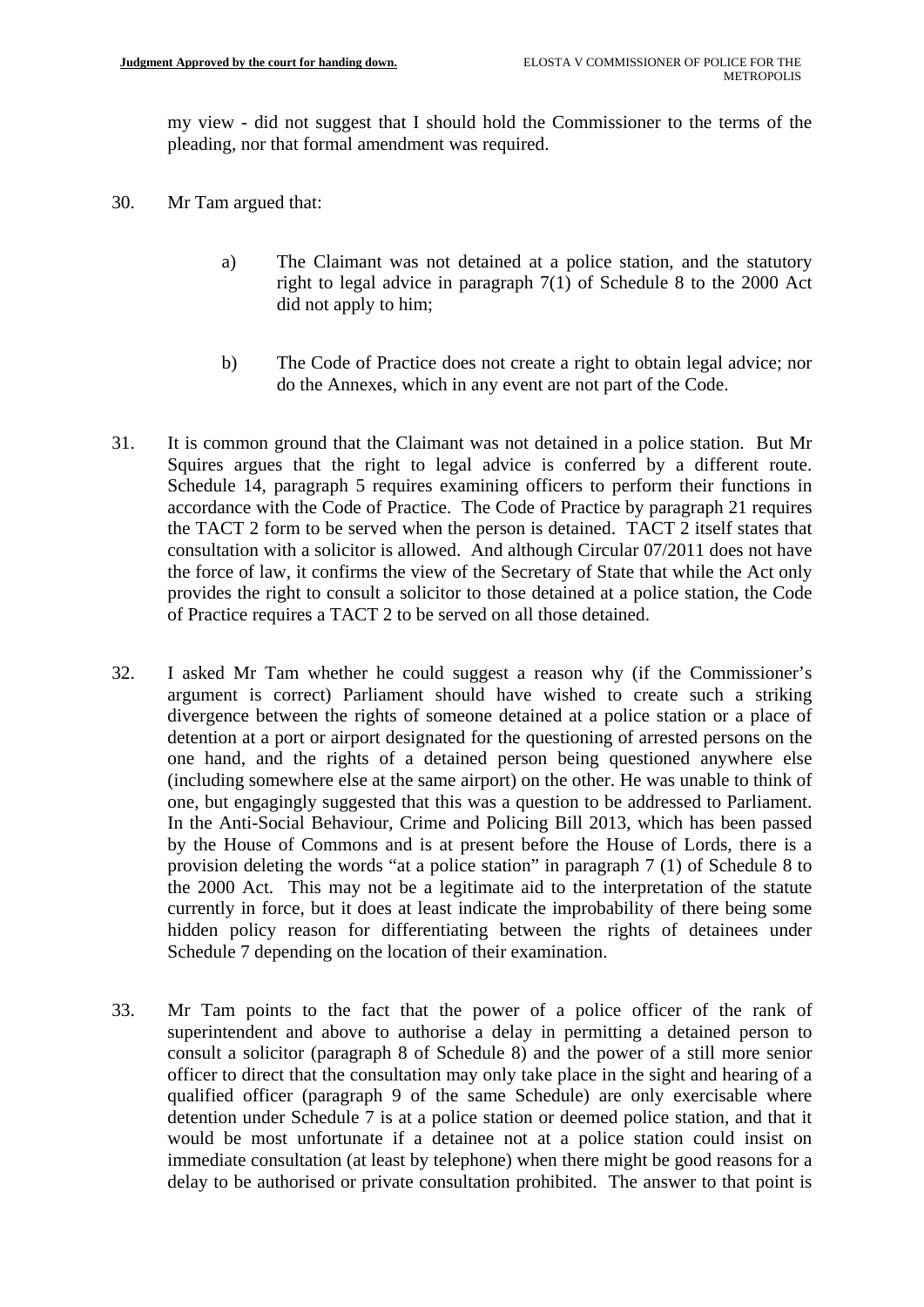that in such a case the examining officers, if they do not arrest the person concerned, would have to transfer him to a police station or a place of detention deemed to be a police station by virtue of its designation for section 41 purposes, and then obtain the necessary authorisation.

 before being interviewed. 34. I am in no doubt that on this issue the Claimant, the Law Society, the Secretary of State, the TACT 2 form and Circular 07/2011 are right and the Commissioner is wrong. As a detainee under Schedule 7 Mr Elosta had the right to consult a solicitor

#### *Did the Claimant have the right to consult a solicitor face to face?*

- 35. Mr Tam submits in the alternative that any legal right conferred by the Code of Practice and its forms does not include the right to consult a solicitor in person before questioning under Schedule 7. In this argument he is supported by Mr Hall for the Secretary of State. They point out that a person may be quite lawfully examined under Schedule 7 powers without being detained, and having no right at that stage (at any rate, during the first hour before service of TACT 1) to consult a solicitor. There is not the same nexus between the right to consult a solicitor and the questioning as arises under the Police and Criminal Evidence Act 1984 ("PACE"). Moreover, a person being examined under Schedule 7 is obliged to answer questions and commits a criminal offence if he refuses, in contrast to the ordinary suspect being interviewed under PACE.
- 36. In *R v Chief Constable of the RUC ex p Begley* [1997] 1 WLR 1475 the House of Lords considered the meaning of Section 58(1) of PACE, which confers on suspects in England and Wales an entitlement "to consult a solicitor as soon as reasonably practicable, privately and at any time". Lord Browne-Wilkinson, with whom the rest of their Lordships agreed, first noted that under the Judges' Rules every person at any stage of an investigation had had the right to communicate and to consult privately with a solicitor, but that the common law had not so far interpreted that right so as to give a suspect the right to have his solicitor present during interviews. He then considered whether such a right had been conferred in England and Wales by PACE. He said at 1480H:-

"Under section 58 of the Police and Criminal Evidence Act 1984 ("PACE") any suspect (including a suspect arrested under Section 14(1) of the PTA) has a legal right to consult privately with a solicitor as well as a right to have a solicitor present during interview: see also the [PACE] Code of Practice, Code C, para 6 and Annex B."

37. He went on to contrast with Section 58 of PACE a succession of statutory provisions applicable in Northern Ireland. The most recent of these was Section 47(1) of the Northern Ireland (Emergency Provisions) Act 1996, which stated:-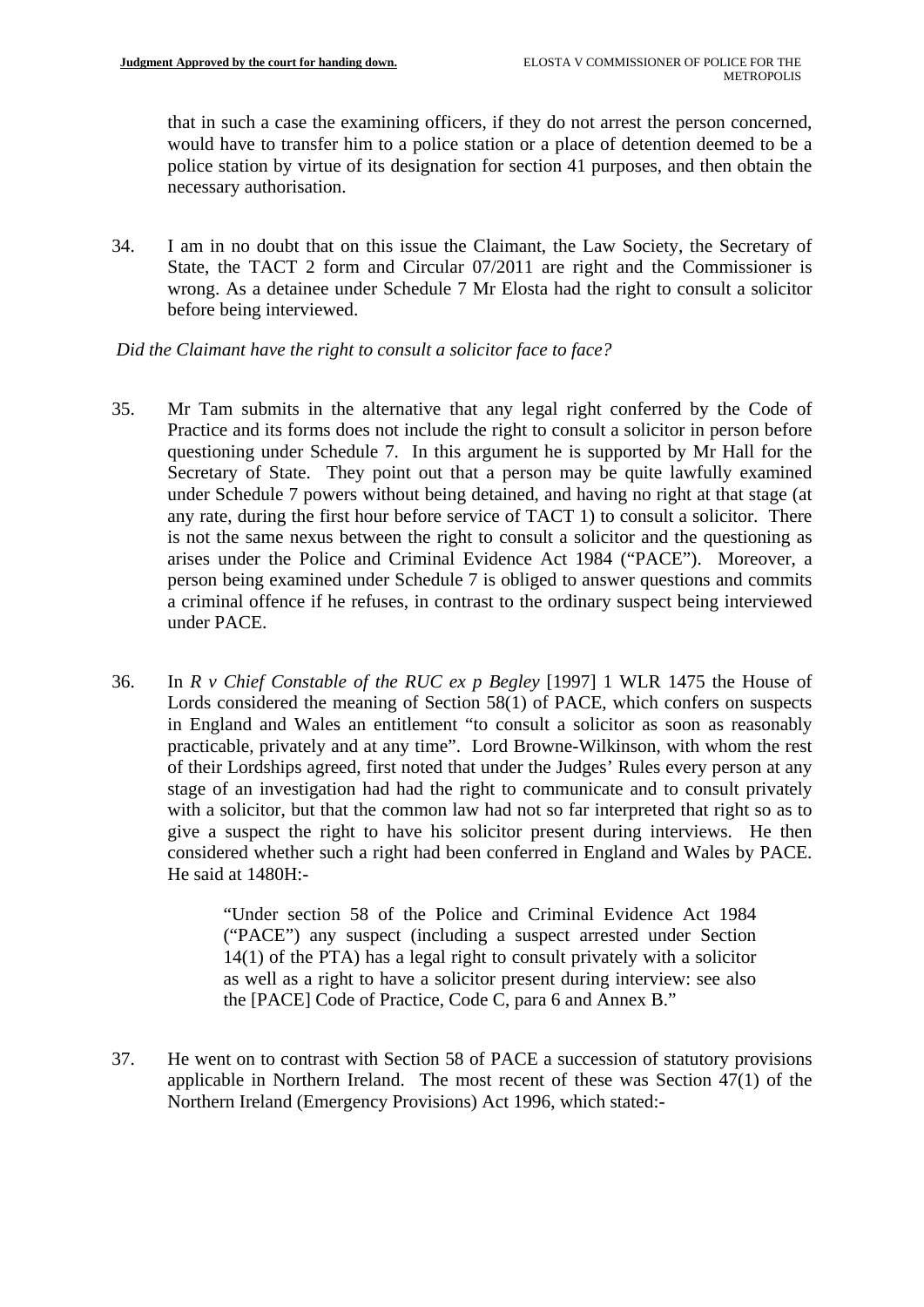"A person who is detained under the terrorism provisions and is being held in police custody shall be entitled, if he so requests, to consult a solicitor privately."

- 38. It will be observed that this provision does not contain the words "at any time". Lord Browne-Wilkinson held that this omission was deliberate, and reflected the intention of Parliament that detainees in Northern Ireland under the terrorism legislation in force there should not have the right to the presence of a solicitor during interviews.
- 39. Mr Tam and Mr Hall submit that the inclusion of the words "at any time" in Schedule 8, paragraph 7 does not have the "talismanic" effect for which Mr Squires and Mr Friedman contend. But that argument, which might have found favour with the House of Lords in *Begley*, did not do so. It was the contrast between the English and Northern Irish primary statutes, not the content of the Codes of Practice issued under PACE, which was in my view critical to their Lordships' conclusion. As Mr Friedman submitted, Schedule 8, paragraph 7 is clearly modelled on section 58 of PACE. The draftsman who used that wording in the Bill, and Parliament in enacting it, must be assumed to have been aware of the interpretation given to section 58 in *Begley*.
- 40. The Commissioner adduced the witness statement of Mark Jones, a Detective Superintendant based at Heathrow and currently Head of Ports Policing within the Metropolitan Police Service Counter-Terrorism Command (SO15). He states that there would be real practical difficulties if a solicitor wished to be present during an interview at a port or airport. The solicitor would need to travel to the port and gain access to the restricted area in which the client is being examined. An officer would need to meet the solicitor, check his qualification or accreditation and escort him through security checks to the location of the examination; then wait for the examination to be concluded and reverse the process. Consultation by telephone obviates such difficulties and avoids delays.
- 41. D/Supt Jones also takes what may be called the Hebridean island point, on which Mr Tam laid much emphasis:-

"It cannot sensibly be the case that a person under examination at a remote airstrip on a Scottish island could, in effect, frustrate the examination process and avoid complying with their legal duties under paragraph 5 of Schedule 7 for the duration of a 9 hour examination by refusing to answer questions unless and until a solicitor made their way to the island to be present in person. In this case it would be entirely reasonable for an examining officer to view repeated consultation on the telephone to be a sufficient exercise of the person's right to consult a solicitor."

42. I asked whether statistics exist of the proportion of persons entering Great Britain who do so via the major passenger airports, ferry ports and Eurostar on the one hand, and those who arrive at small airstrips or minor ports lacking any police station or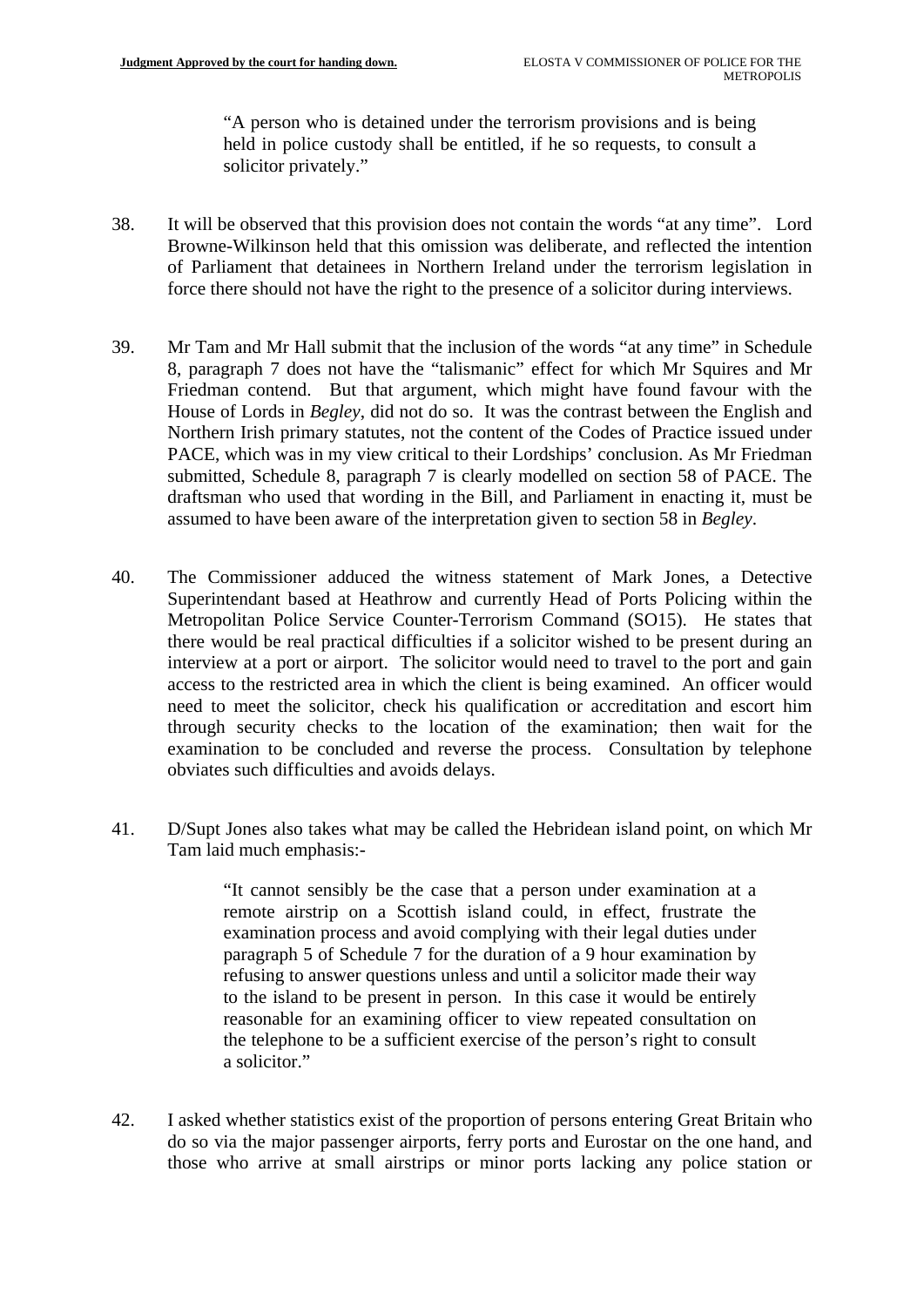designated place of detention on the other. No figures are apparently available. Common sense suggests that the latter category is a small one, but I accept that a case of the kind put forward by D/Supt Jones is not entirely fanciful. There might equally be a detainee (at any location, remote or otherwise) who says that he is content to receive advice from his solicitor by telephone, but informs the examining officers that the solicitor, for whatever reason, will be unavailable to give such advice for the next 8 or 9 hours.

43. Mr Squires concedes that in such cases the detainee could not properly exercise his right to obtain legal advice so as to frustrate the purpose of the statute, by delaying questioning until it is too late. I agree. In the present case, however, it is not argued that this is what Mr Elosta was doing. His case therefore raises squarely the question of the proper interpretation of the statement in form TACT 2, after the heading "do you want to contact a solicitor?" that:-

> "You may consult either in person, in writing or on the telephone privately with a solicitor. If you do not wish to do so now, you may do so later and at any time while you are detained."

On the case put forward by the Commissioner and the Secretary of State this is to be read as meaning:-

> "You may consult privately with a solicitor, but it is a matter for the examining officer to decide whether you may do so in person, in writing or on the telephone".

44. Similarly, the TACT 2 form continues:-

"If you do not wish to do so now, you may do so later and at any time while you are detained."

On the Commissioner's and Home Secretary's case this is to be read as meaning:-

"If you do not do so now, you may do so later, at any time while you are detained, but only once."

45. In my judgment these are strange constructions which the wording of TACT 2 will not reasonably bear. The form tells the detainee that he may consult a solicitor privately "in person, in writing or on the telephone". This means what it says. The detainee has the choice. The right may be exercised at any time during the period of detention and may be exercised repeatedly, although not in a manner which frustrates the proper purpose of the examination. If the solicitor attends in person he may be present during the interview, since that is what the House of Lords in *Begley* held to be the effect of the identical wording of section 58 of PACE. A reasonable delay to await the arrival of a solicitor may be required, but the detainee is not entitled to exercise that right in such a way as to frustrate the proper purpose of the examination.

*Can a solicitor play a useful role by attending a detainee's interview?*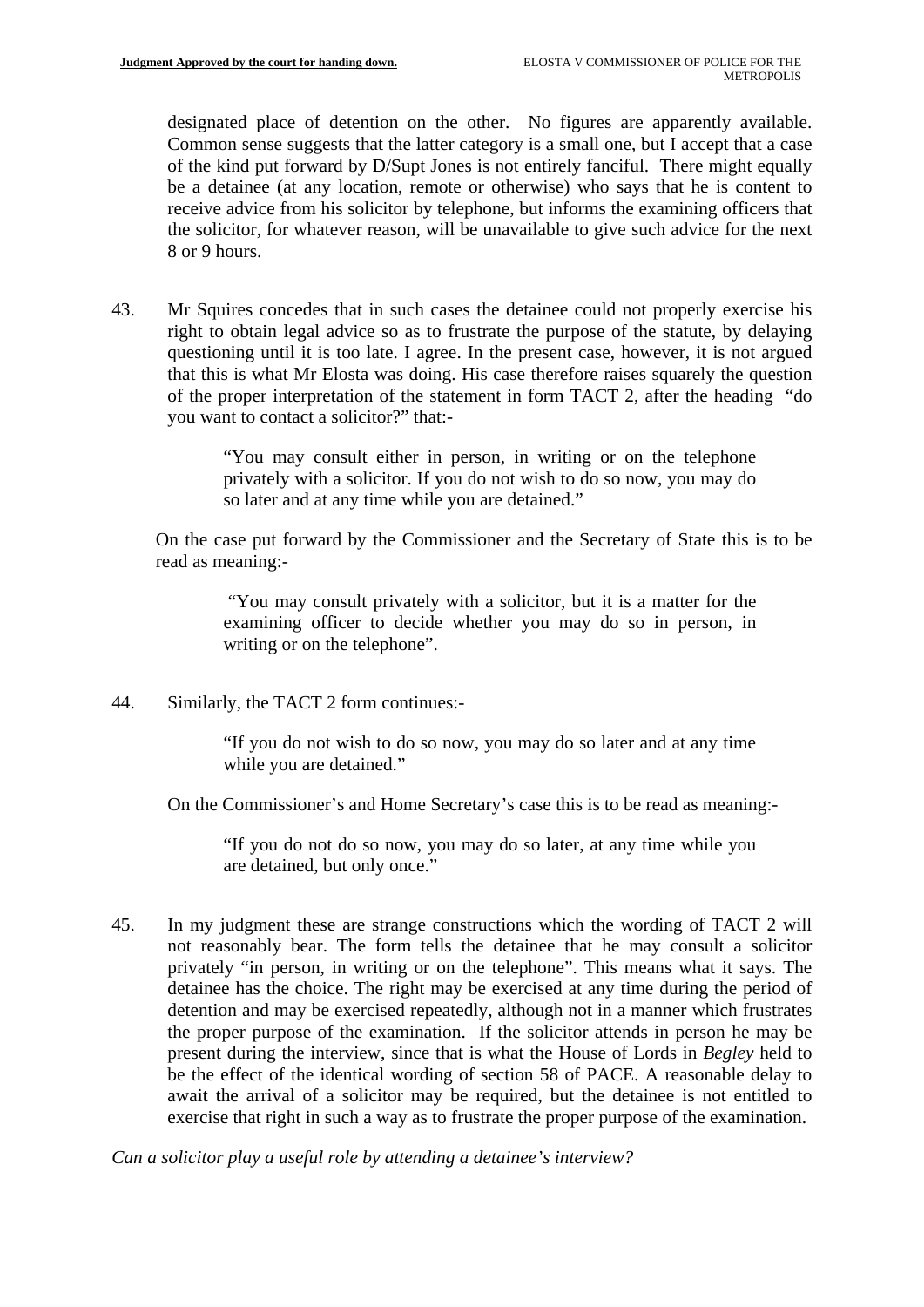46. There is a dispute as to the utility of having a solicitor present in interview. I do not regard the opposing views as a helpful guide to interpretation of the statute or the Codes, but since the Law Society were given permission to intervene and the issue has been argued before me I will record what was said on each side. Mr Tam cites the observations on the operation of Schedule 7 of Collins J in *R (CC) v Commissioner of Police of the Metropolis* [2012] 1 WLR 1913 at [39]:

> "It is incidentally difficult to see what contribution a solicitor could usefully make since there is an obligation to answer questions put and to submit to searches and the taking of samples can occur in the circumstances set out. A solicitor could perhaps act as an observer to ensure proper procedure, but beyond that he would have nothing to do."

47. On the other hand the Independent Reviewer set out in his report of June 2012 the reasons for his view that a solicitor can play a useful role if present during a Schedule 7 examination:

> "The answers that are given in such an examination will not be usable in a criminal trial; but they may still have very significant consequences for the person examined or for others.

To give two practical examples:

(a) A person returning from a country in which people are tortured may be extremely unwilling to disclose the names of those he has visited there in case the information gets back to the police in that country.

(b) The intelligence report that is prepared after an examination may be adduced in support of an executive order such as a TPIM or asset freeze.

There may thus be circumstances in which a client may seek advice not only on whether he is obliged to answer a particular question, but on the legal consequences of refusing to do so. A solicitor may also be useful in persuading the examining officer that  $-$  as in the example given at (a) above – a particular line of questioning is unnecessary or inappropriate."

48. The Law Society has adduced two witness statements taking issue with the observations of Collins J in *CC*. One is from Henry Miller, a solicitor employed by Birnberg Peirce & Partners. He has extensive experience of advising and representing persons examined and detained under Schedule 7 and persons arrested, prosecuted or subjected to other measures under the terrorism legislation. He acted for the claimant in *CC,* and states that:-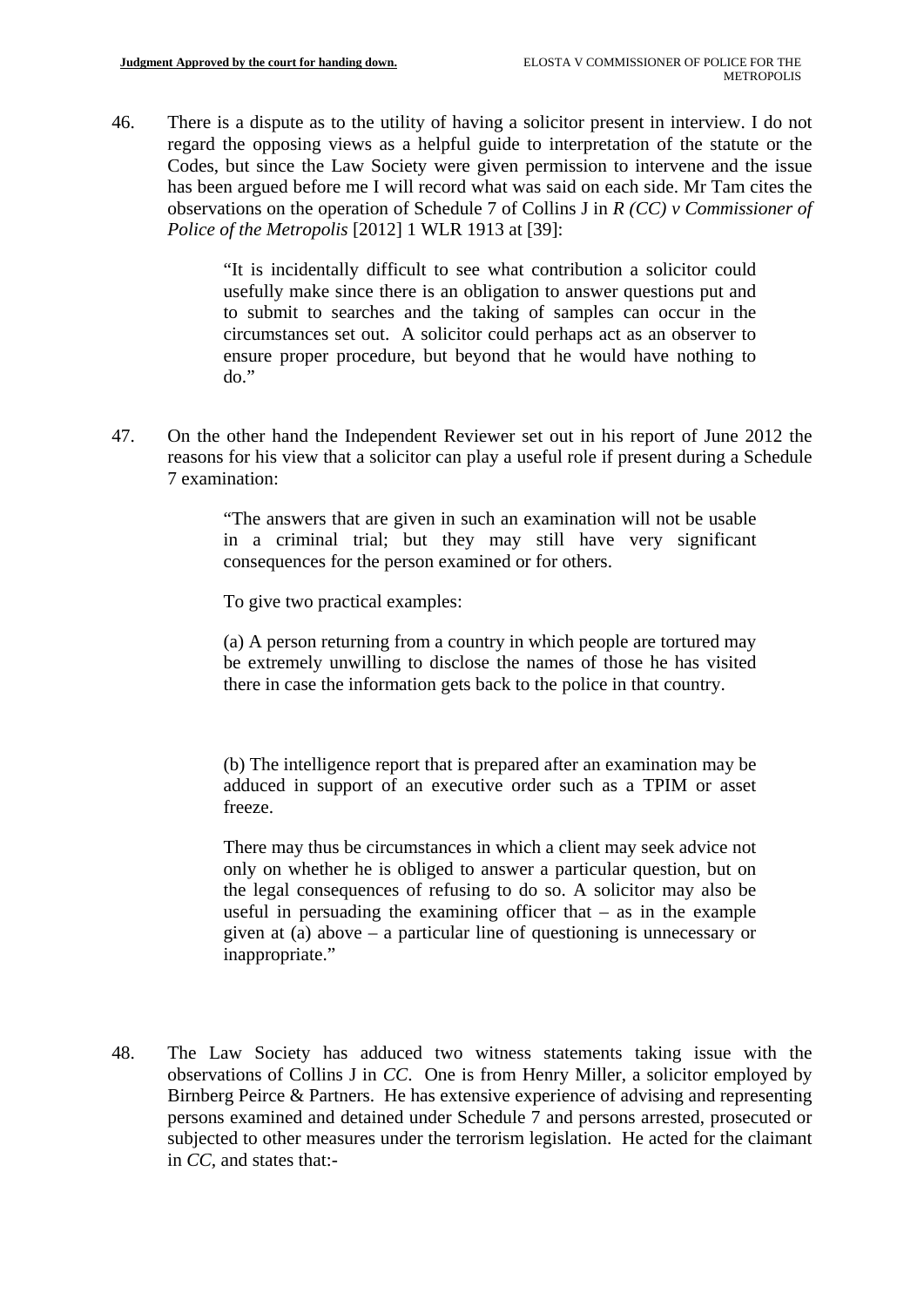"The comment by Collins J was made without relevant evidence being heard or adduced in the proceedings. Further, the contribution that a legal representative could make to the examination process was not discussed in the course of submissions before him. Had CC had the opportunity to present such evidence, I believe he would have done  $\overline{\text{so}}$ .

49. Mr Miller goes on to state why he considers that a solicitor can make a "considerable positive contribution to the examination process", although he makes it clear that he does not believe that legal advice *in person* will be necessary in a large number of Schedule 7 examinations. Most of these are conducted and concluded very quickly and may involve only a few simple questions. In such cases, clients who wish to have advice will choose to do so by telephone to seek clarification or reassurance from an independent source, and this can be done in the matter of a few minutes. Examined persons, having been informed of their legal duties by a solicitor, are in his opinion more likely to cooperate willingly and provide the information requested. He adds:-

> "People request the attendance of a solicitor in person for a whole variety of reasons. The reasons can be as diverse as being frightened that they are being interviewed by police at all, having genuine concern about whether the examination is a proper use of police powers, concern about wrongly implicating themselves or others in admissions of criminal activity, and making statements that might impact upon asylum protections. An examined person may wish the attendance of a solicitor in person as a result of previously being subject to torture or other prohibited treatment (including returning from that treatment abroad), or they may be suffering from serious mental illness. All of these situations have been encountered by myself and colleagues within this firm."

- 50. The Law Society's other witness is Mr Anand Doobay, a consultant to Peters & Peters Solicitors LLP. His evidence deals not with terrorism but with fraud cases. In cases of serious fraud the Criminal Justice Act 1987 provided the Serious Fraud Office with power to require a person to answer questions or otherwise furnish information. It is an offence to fail to comply with a requirement of a notice to answer questions, furnish information or produce documents; although under the fraud legislation, unlike the 2000 Act, there is a defence of reasonable excuse. Mr Doobay sets out the constructive role which a solicitor can play even where there is an element of compulsion on the interviewee to answer questions.
- 51. I attach greatest weight to the views of Mr Anderson, who as Independent Reviewer has great experience of the practical operation of the terrorism legislation. The solicitor does have a useful, if limited, role to play. I respectfully disagree with the *obiter dicta* of Collins J in *CC*. But the practical utility argument is not central in this case.

## *Ground 2*